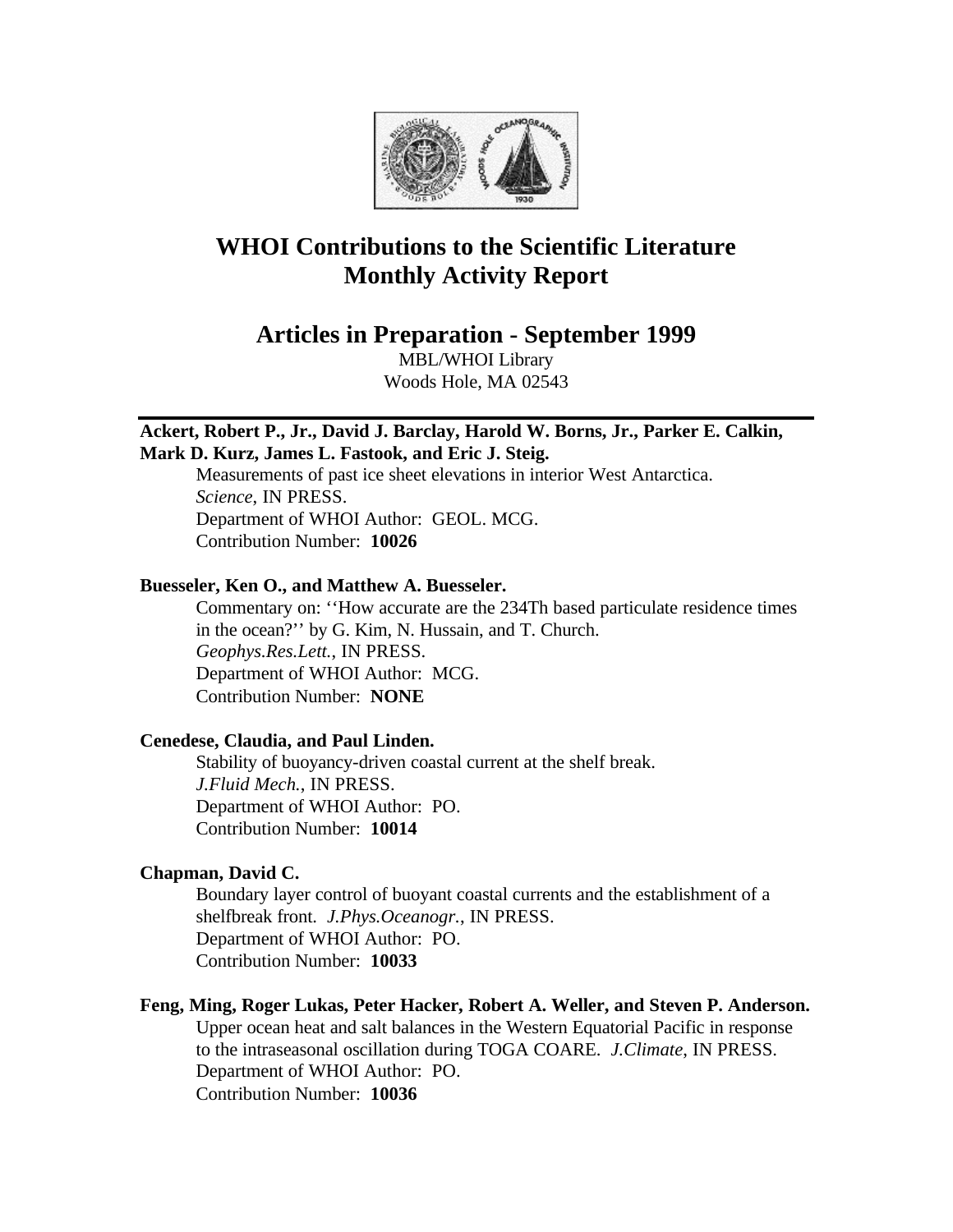#### **Frese, Annette, Matthew P. Hare, Stephen R. Palumbi, and Cheryl Ann Butman.**

Rapid divergence of bivalve mitochondrial COI: Implications for molecular evolution. *Mar.Biol.*, IN PRESS. Department of WHOI Author: AOPE. Contribution Number: **10016**

#### **Gobat, J. I., and M. A. Grosenbaugh.**

Application the generalized-, method to the time integration of the cable dynamics equations. *Comput.Methods Appl.Mech.Eng.*, IN PRESS. Department of WHOI Author: AOPE. Contribution Number: **10012**

#### **Grosenbaugh, Mark A., Jason I. Gobat, and Calvert F. Eck.**

Modeling the dynamics of a shallow-water oceanographic surface mooring using full-scale data. *Int.J.Offshore Polar Eng.*, IN PRESS. Department of WHOI Author: AOPE. Contribution Number: **10013**

#### **Hare, Matthew P., Stephen R. Palumbi, and Cheryl Ann Butman.**

Single-step species identification of bivalve larvae using multiplex PCR. *Mar.Biol.*, IN PRESS. Department of WHOI Author: AOPE. Contribution Number: **10017**

## **Honjo, Susumu, Roger Francois, Steven Manganini, Jack Dymond, and Robert Collier.**

Export fluxes in the western Pacific sector of the Southern Ocean along 170 degrees W. *Deep-Sea Res.I*, IN PRESS. Department of WHOI Author: GEOL. Contribution Number: **10025**

#### **Kaplan, Ilene M.**

Seafood auctions, market equity and the buying and selling of fish: Lessons on comanagement from New England and the Mediterranean. *Mar.Pol.*, IN PRESS. Department of WHOI Author: MPC. Contribution Number: **10001**

#### **LaCasce, Joseph H.**

Baroclinic Rossby wave speeds in a square basin. *J.Phys.Oceanogr.*, IN PRESS. Department of WHOI Author: PO. Contribution Number: **10029**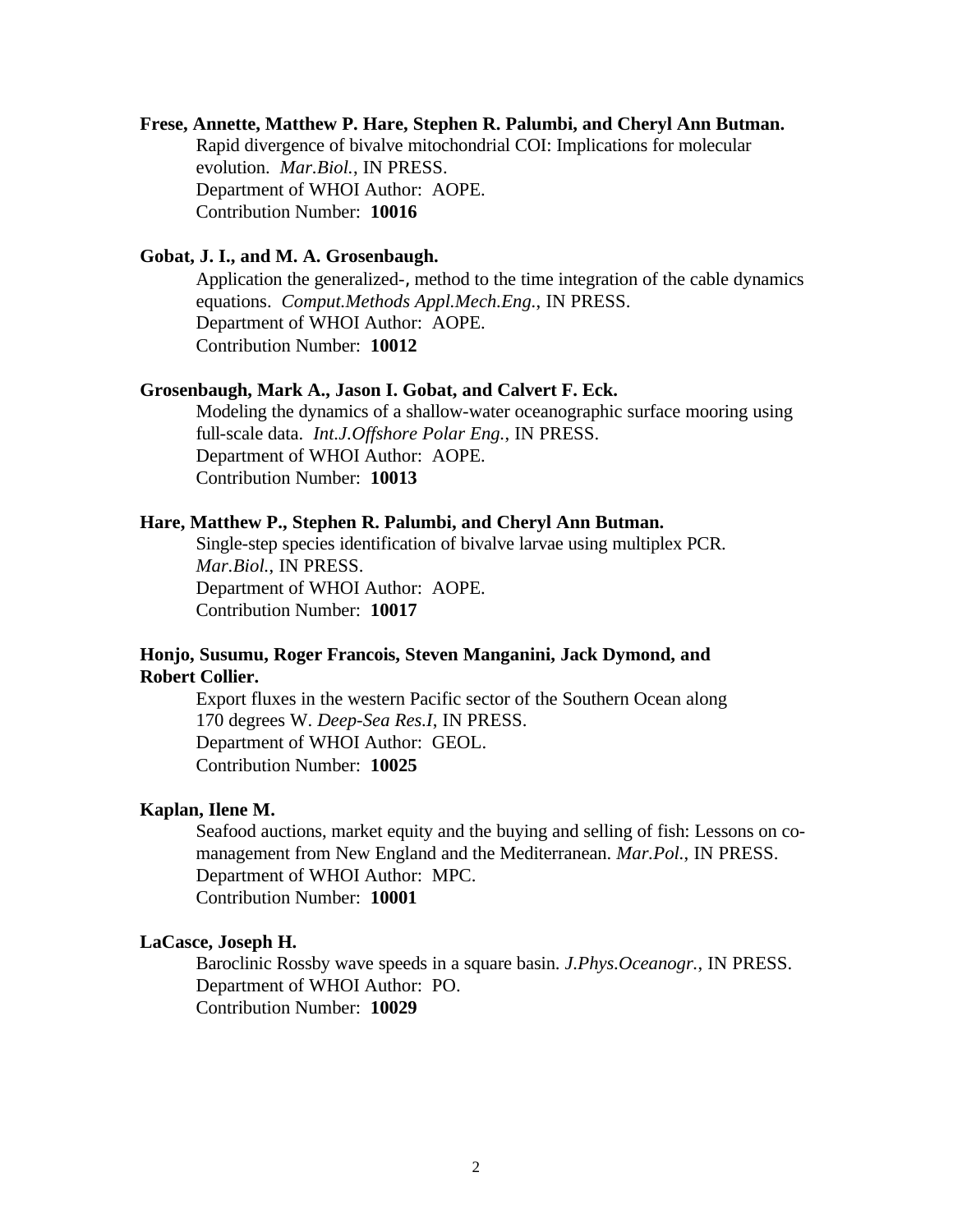## **McGillicuddy, D. J., D. R. Lynch, P. Wiebe, J. Runge, W. C. Gentleman, and C. S. Davis.**

Evaluating the U. S. GLOBEC Georges Bank broad-scale sampling pattern withobservational systemsimulation experiments. *Deep-Sea Res.*, IN PRESS. Department of WHOI Author: AOPE. Contribution Number: **10018**

## **Norris, Richard D.**

Carbon cycling and chronology of climate warming during the Palaeocene/Eocene transition. *Nature*, IN PRESS. Department of WHOI Author: GEOL. Contribution Number: **NONE**

## **Penas, A., E. Rolan, and C. Schander.**

The family Pyramidellidae Gray 1840 (Mollusca, Gastropoda Heterostropha) in West Africa. G. A froturbonilla new genus. *Iberus*, IN PRESS. Department of WHOI Author: BIO. Contribution Number: **10010**

#### **Pineda Jesus.**

Linking larval settlement to transport: Concepts for shallow water marine ecologists and fishery-scientists. *Book (unnamed)*, IN PRESS. Department of WHOI Author: BIO. Contribution Number: **10020**

### **Pratt, L. J., K. R. Helfrich, and E. P. Chassignet.**

Hydraulic adjustment to an obstacle in a rotating channel. *J.Fluid Mech.*, IN PRESS. Department of WHOI Author: PO.

Contribution Number: **10034**

#### **Snelgrove, Paul V. P. R., Judith P. Grassle, and Cheryl Ann Butman.**

Adult macrofauna effects on Capitella species I larval settlement: A laboratory flume study. *J.Mar.Res.*, IN PRESS. Department of WHOI Author: AOPE. Contribution Number: **10031**

#### **Solow, Andrew R.**

The abundance of pelagic species and cod recruitment on Georges Bank. *Fish.Bull.*, IN PRESS. Department of WHOI Author: MPC. Contribution Number: **10027**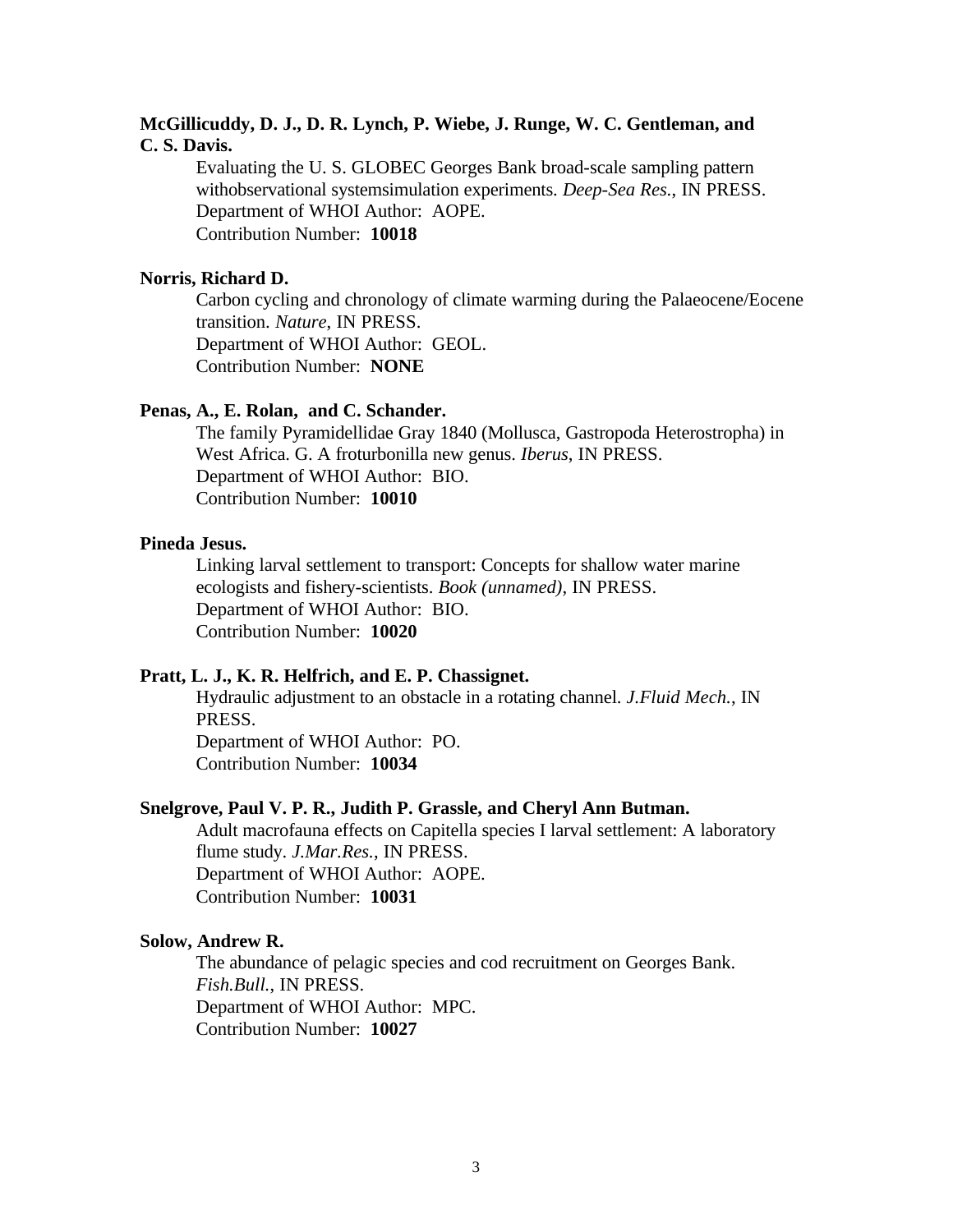#### **Spall, Michael A.**

Generation of strong mesoscale eddies by weak ocean gyres. *J.Mar.Res.*, IN PRESS. Department of WHOI Author: PO. Contribution Number: **10023**

#### **Thwaites, F. T., and A. J. Williams, 3rd.**

BASS measurements of currents, waves, stress, and turbulence in the North Sea bottom-boundary layer. *IEEE J.Ocean.Eng.*, IN PRESS. Department of WHOI Author: AOPE. Contribution Number: **10022**

## **Turner, Jefferson T., Gregory J. Doucette, Christine L. Powell, David M. Kulis, Bruce A. Keafer, and Donald M. Anderson.**

Accumulation of red tide toxins in larger size fractions of zooplankton asemblages from Massachusetts Bay, USA. *Mar.Ecol.Prog.Ser.*, IN PRESS. Department of WHOI Author: BIO. Contribution Number: **10021**

## **Whitcomb, Louis L., and Hanumant Singh.**

Combined Doppler/LBL based navigation of underwater vehicles. *In: 11th International Symposium on Unmanned Untethered Submersible Technology (UUST99), August 22-25, 1999, New England Center, Durham, New Hampshire, USA*, IN PRESS. Department of WHOI Author: AOPE. Contribution Number: **10015**

## **White, S. N., A. D. Chave, G. T. Reynolds, E. J. Gaidos, J. A. Tyson, and C. L. Van Dover.**

Variations in ambient light emission form black smokers and flange pools on the Juan de Fuca Ridge. *Geophys.Res.Lett.*, IN PRESS. Department of WHOI Author: GEOL. Contribution Number: **10030**

## **Whitehead, J. A., Mary Louise Timmermans, W. Gregory Lawson, Sergey N. Bulgakov, Alejandro Martinez Zatarain, Jaime F. Almaguer Medina, and John Salzig.**

Partial mixing and double diffusion effects in doubly driven connection. *J.Fluid Mech.*, IN PRESS. Department of WHOI Author: PO. Contribution Number: **10035**